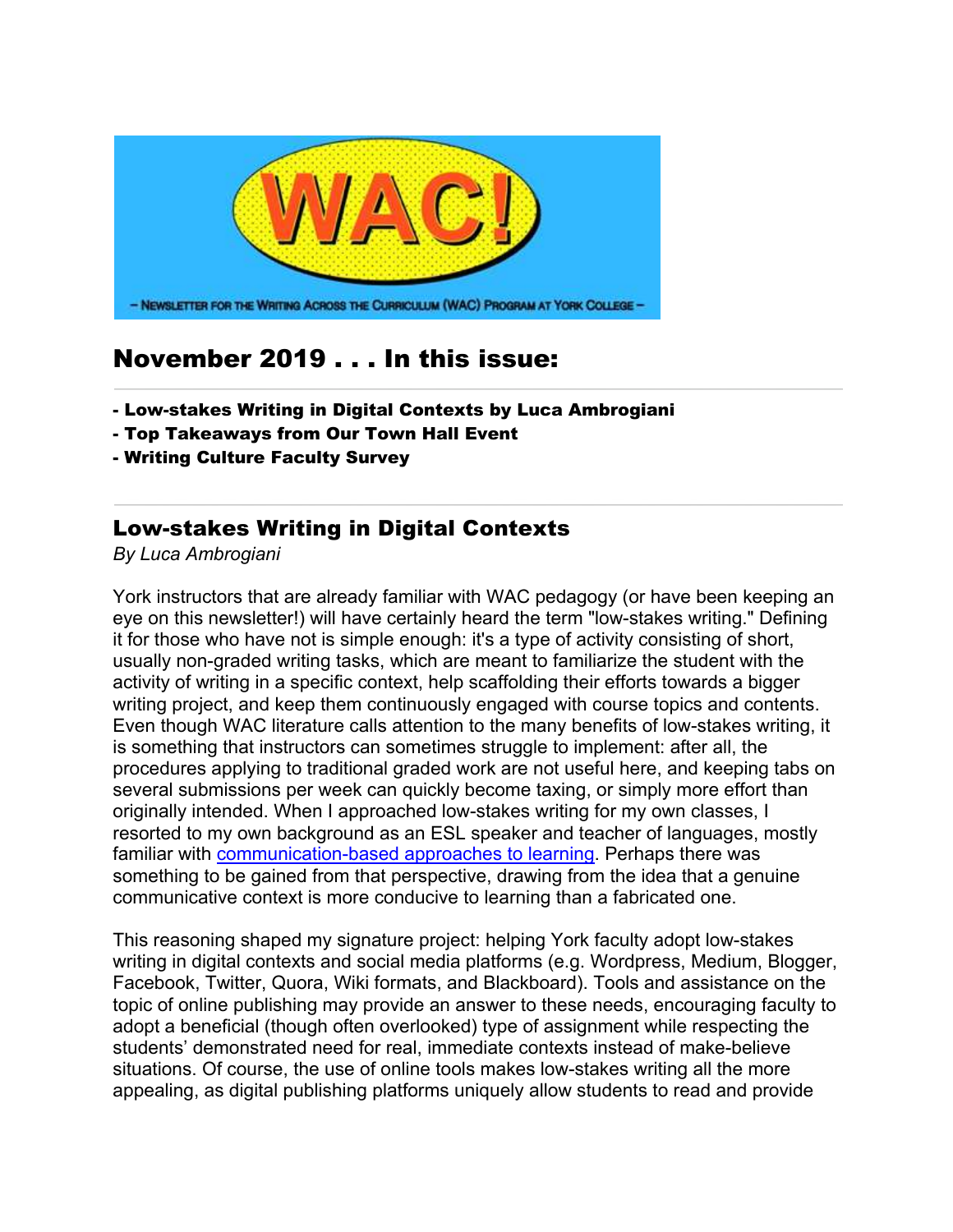feedback on each other's work, foster positive engagement with the disciplinary field outside of academia, and often make the collection and reviewing of submissions as easy as scrolling through notifications.

**Digital publishing platforms uniquely allow students to read and provide feedback on each other's work, foster positive engagement with the disciplinary field outside of academia, and often make the collection and reviewing of submissions as easy as scrolling through notifications.** 

Ultimately, the goal of this project is to create an easily accessible compendium of resources for instructors who wish to incorporate—or enhance—low-stakes writing in their classes through digital platforms. This requires curating a selection of said platforms and identifying the best writing formats for each, as well as taking into account issues such as accessibility, availability, privacy, and the degree of "outside engagement" usually to be expected when committing to a certain type of online presence. York faculty's input is critical at this early stage! If you would like certain tools and platforms to be prioritized, be sure to get in touch, even if you have never thought about having an online writing component in your class.

**The goal of this project is to create an easily accessible compendium of resources for instructors who wish to incorporate—or enhance—low-stakes writing in their classes through digital platforms.** 



*Luca Ambrogiani is a Ph.D. candidate in Comparative Literature at the Graduate Center and a new WAC fellow at York. He is interested in exploring the relationship between popular literary genres and their adaptations in media, and his research focuses on detective fiction and the supernatural in literature. Before his doctoral work, he earned a bachelor's and master's degree in Foreign Languages and Literatures at the University of Urbino. He has been teaching at Lehman college for the past two years.*

## Top Takeaways from Our Town Hall Event

On October 17, we held our first WAC colloquium of the school year, a town hall event titled A Culture of Writing: Re-imagining Writing Across the Curriculum at York. Thank you to those faculty members who participated! Some takeaways from our discussion were: